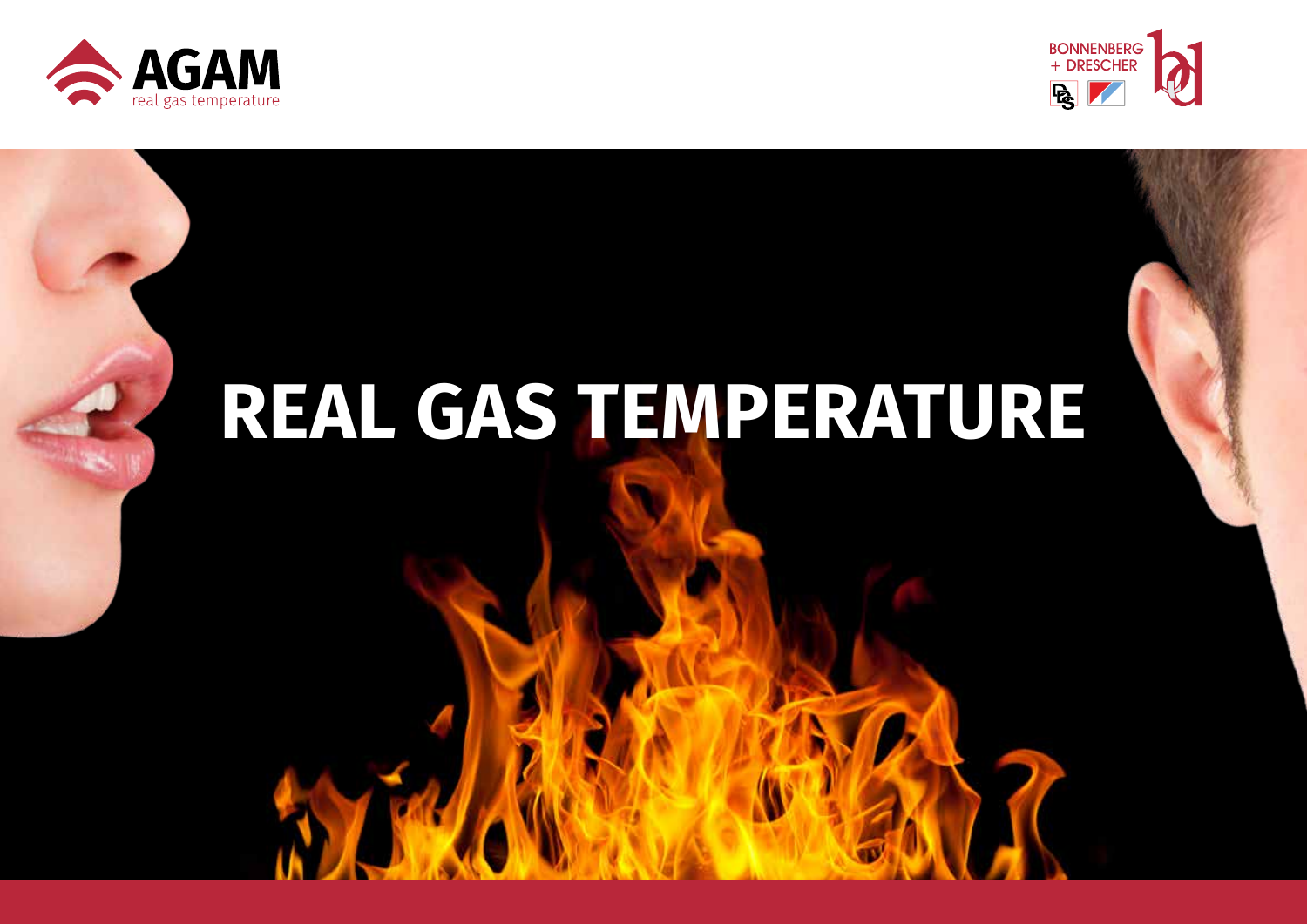## **2D GAS TEMPERATURE MEASUREMENT IN THE COMBUSTION CHAMBER FROM THE WORLD MARKET LEADER**

## **PRECISE MEASUREMENT OF THE REAL GAS TEMPERATURE – WITHOUT RADIATION ERRORS**

With AGAM we are setting standards in 2D gas temperature measurement since 1990. AGAM is an important element for efficient and environment-friendly operation in more than 300 plants worldwide. AGAM proves its efficiency again and again in monitoring, control and optimization in incineration plants, power plants, steelworks and refineries.



One reason for our outstanding role: AGAM measures the real gas temperature free from radiation errors. The intelligent realization of a simple physical principle has led us to the top of the market:

The speed of sound in a gas depends on the temperature.

From this direct relationship we have developed a simple measurement method that provides temperature information from the combustion chamber reliably and with the highest precision.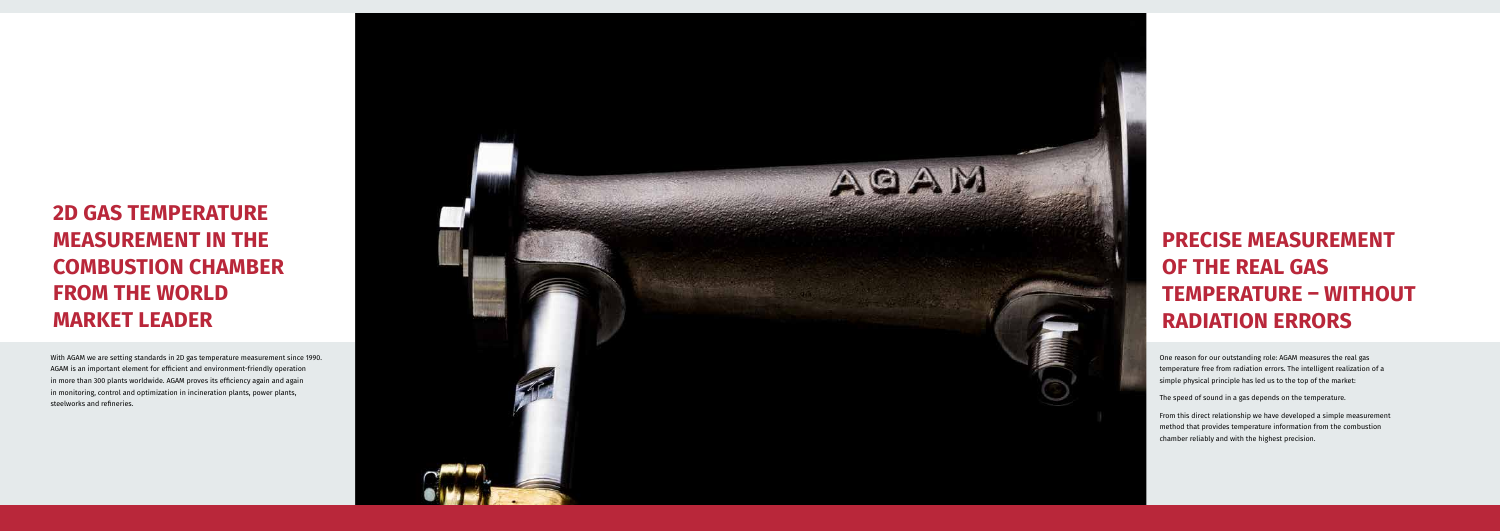#### **CONSTANT PRECISION FROM 0 TO 2000 °C**

A further advantage of the acoustic gas temperature measurement: AGAM operates with the same high accuracy across the entire temperature range of the combustion process – from start-up to operation at full load. AGAM operates free from drift and does not require calibration and thus delivers precise temperatures over the course of time – universally in any application.



## **CONTACTLESS AND SELF-CLEANING**

As a contactless measurement method, AGAM has no wear parts in the exhaust gas flow. All components are located outside the measurement atmosphere and are thus protected from the rough conditions in the combustion chamber. AGAM uses compressed air to generate sound, which makes the sensors self-cleaning.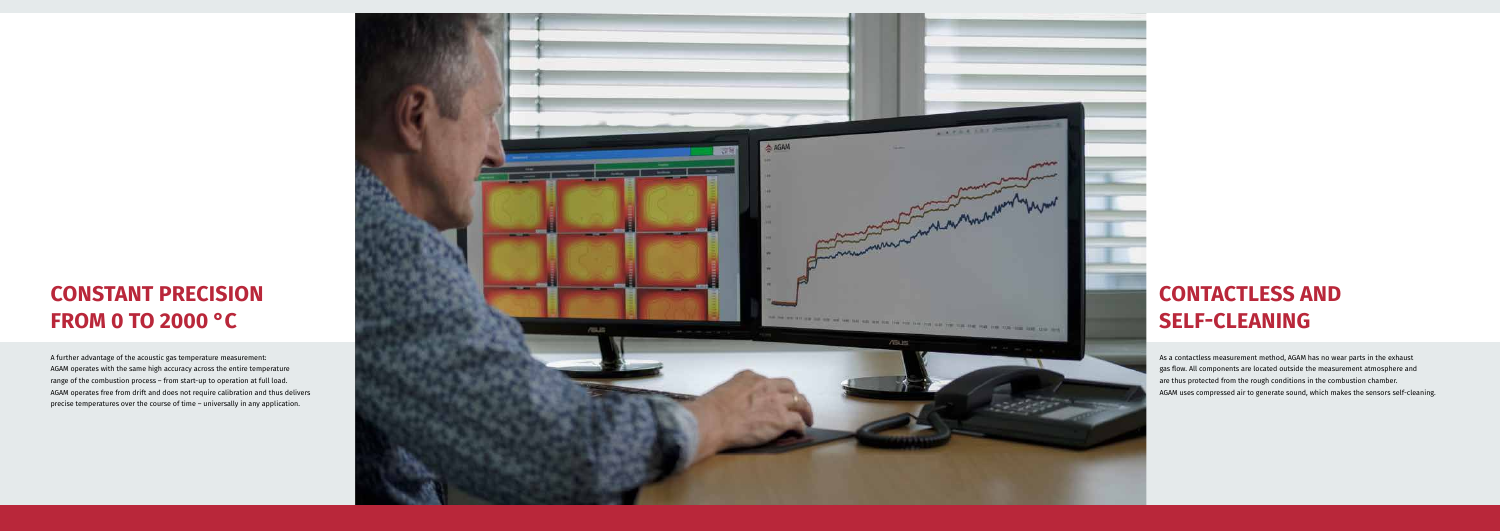

## **AGAM G3 RAISES THE BAR AGAIN IN 2D GAS TEMPERATURE MEASUREMENT**

At the top of technological development, there is only one target: to constantly redefine the limits of what is technically feasible. With AGAM G3 we are further expanding our technological lead. Speed, resolution, operating concept, maintenance, stability and solutions for difficult installation situations: In all aspects we have taken a big step into the future of 2D gas temperature measurement with AGAM G3.

AGAM is not only the 2D gas temperature measurement system with the most references. With the most modern and technically advanced system on the market, we have raised the bar even further.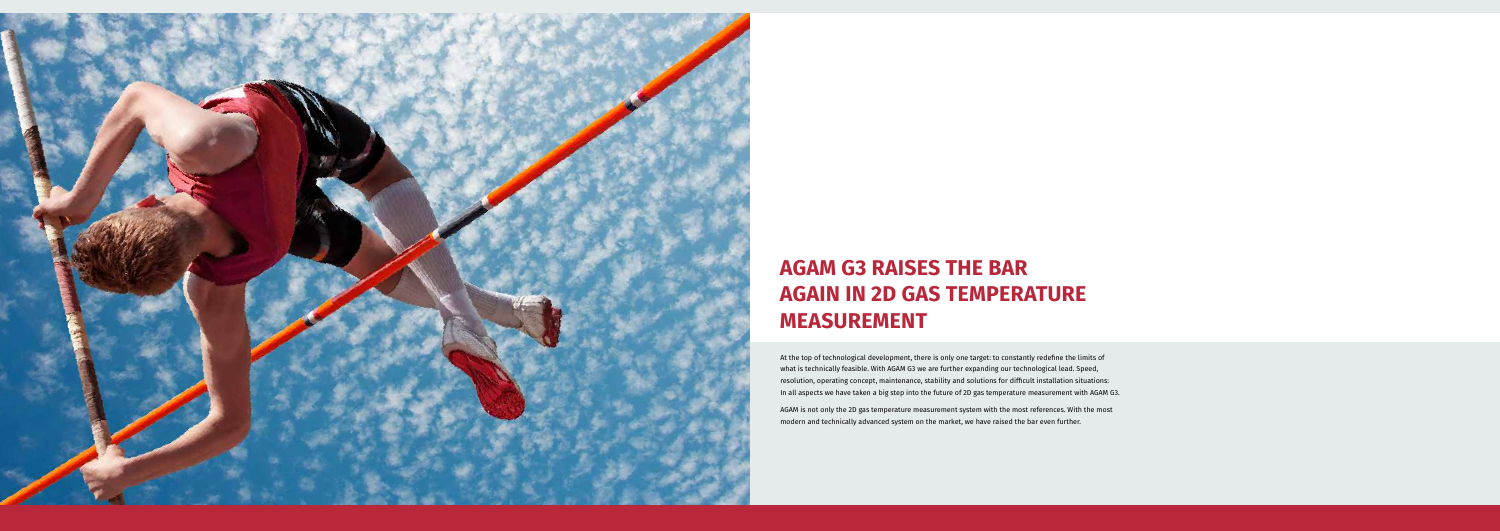#### **HIGHEST RESOLUTION FOR PRECISE TEMPERATURE ANALYSIS**

AGAM is the system with the highest resolution in 2D gas temperature measurement. With AGAM, you are able to identify critical temperature strands that would otherwise remain undetected. With an unlimited number of paths, AGAM G3 creates a geometrically clear and extensive network which forms the basis for descriptive tomographic illustrations. We adhere to our aspiration to measure temperatures with the highest resolution in every corner of the furnace. With new high-temperature microphones and echo paths, AGAM G3 manages even the most difficult installation situations.

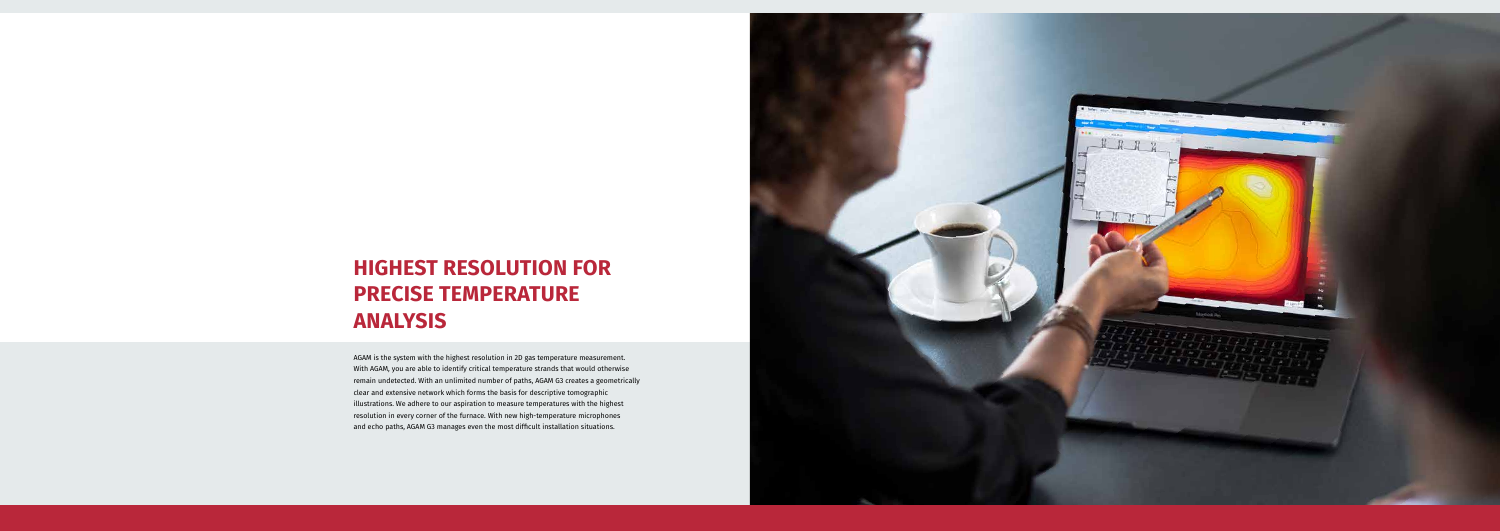

## **FASTER 2D MEASUREMENT NEAR REAL TIME WITH LESS COMPRESSED AIR**

Our development is always moving towards higher resolution and speed. With AGAM G3 we have made a further big step and are now able to measure 200 path temperatures in less than 15 seconds. Tomographically determined 2D illustrations can be updated every second by AGAM G3. For incineration plants, this means that temperature fluctuations can be detected even more quickly and critical temperature peaks can thus be avoided.

We also pay attention to the important topic of compressed air consumption. We have already significantly reduced the consumption by shorter signal impulses and simultaneous bi-directional signal detection. With AGAM G3 we have again halved the compressed air consumption and can continue to decrease it with alternative sound sources if required.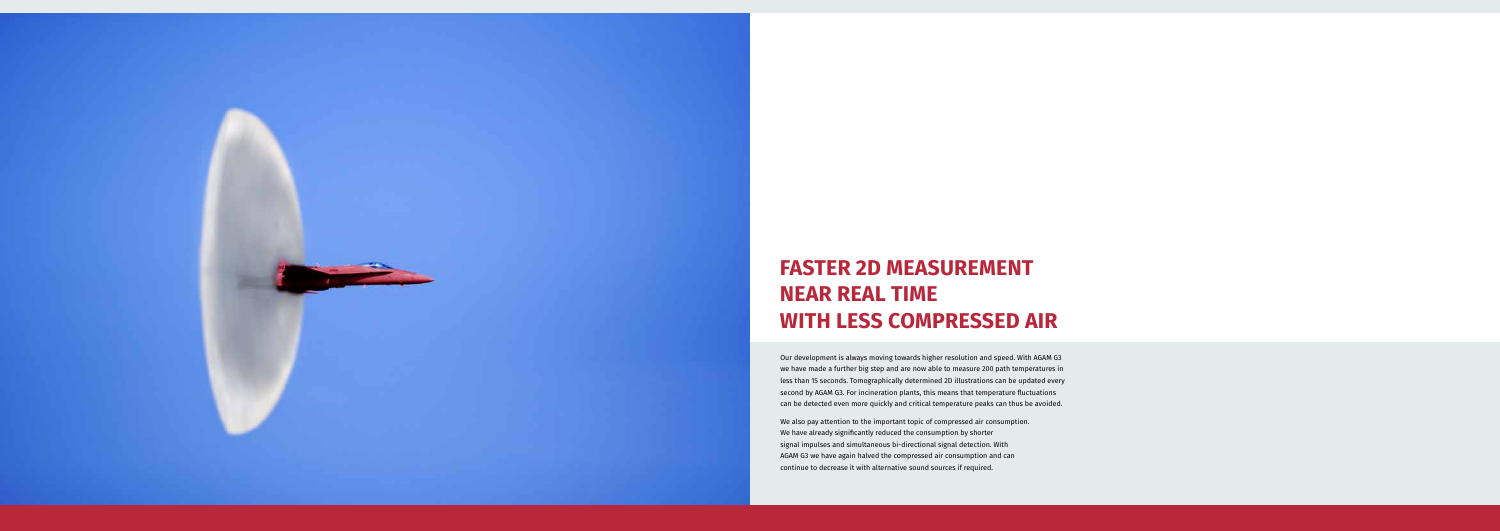## **DISPLAY REAL GAS TEMPERATURES FROM EVERYWHERE**

With the new web interface of AGAM G3 you can monitor your furnace wherever you are. All you need is access to the internal network and a browser. We have designed the new AGAM G3 interface very user-friendly – so that you can fully concentrate on monitoring and optimizing your system. All data can be exported easily and in many common formats via the web interface and will be available in full resolution for at least 10 years.



## **SOFTWARE WITH MODERN AND MODULAR ARCHITECTURE**

We have developed AGAM G3 from the bottom up. For the software, we use a modern, modular architecture that meets today's standards in a modern IT world. Updates can be installed easily and safely. Clearly defined interfaces allow individual extensions without affecting the core system. We have also taken precautions for the case of an emergency situation: backup and system recovery can be carried out easily.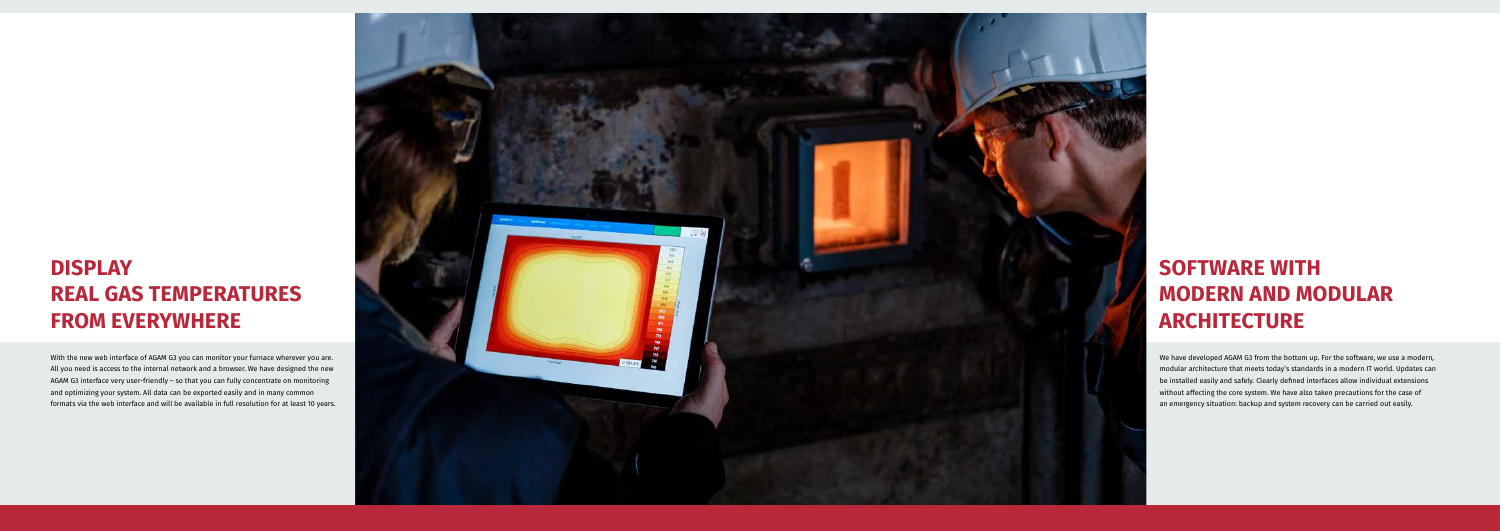#### **ROBUST INTEGRATED HARDWARE**

A modern system needs intelligent hardware. That's why for AGAM G3 we fully rely on integrated industrial hardware made in Germany. The modular systems from Beckhoff, which have proven themselves in automation for many years, meet all the requirements we place on the basis for AGAM G3: reliable, robust and modularly expandable. And if nevertheless an error does occur, the system can be easily replaced without the service of a technician or a software installation – with a guaranteed supply of spare parts for at least 10 years.



## **DECENTRALIZED DIGITALIZATION FOR FLEXIBLE INSTALLATION CONCEPTS WITH REDUCED CABLING**

With its modular design, AGAM G3 offers the flexibility to digitize signals close to the measurement points. This eliminates the influence of interference signals over long analog routes. All digitized data are transmitted via regular network cable or optical fibre. In modern systems with several gas temperature measurement levels or many paths, the length of required shielded signal cable can thus be reduced to a great extent in large plants.